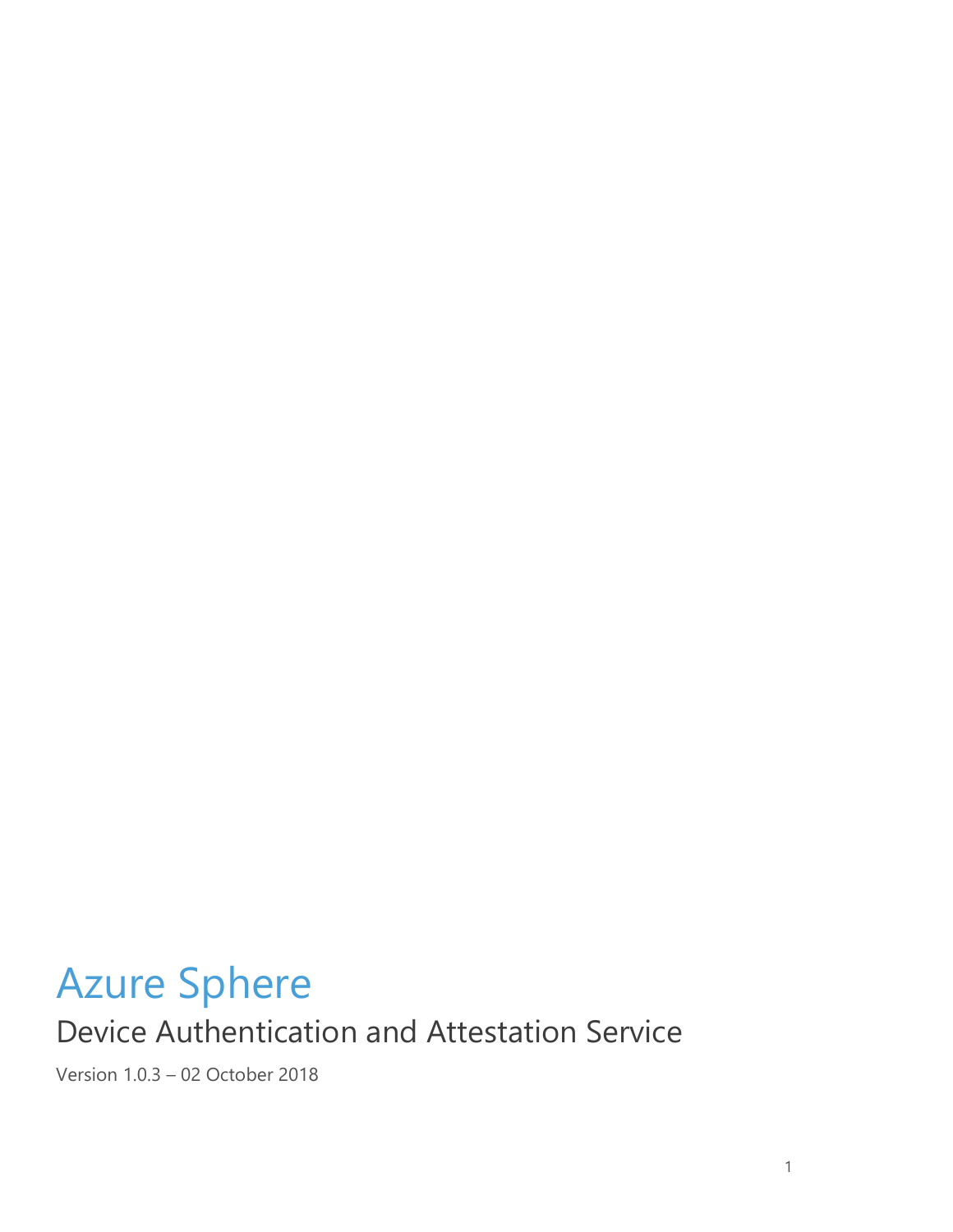# **Table of Contents**

<span id="page-1-0"></span>© 2018 Microsoft Corporation. All rights reserved.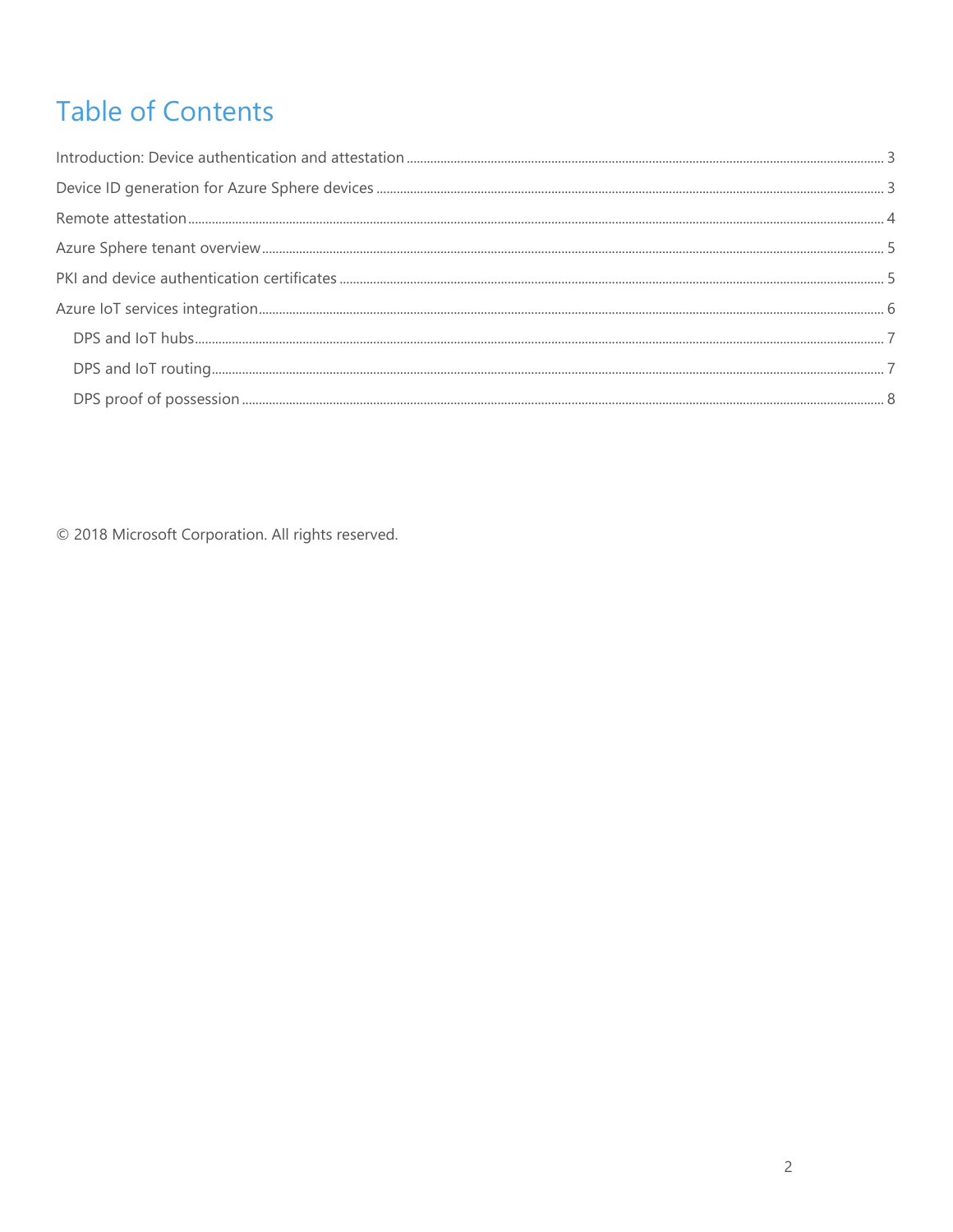# Introduction: Device authentication and attestation

The Device Authentication and Attestation (DAA) service is the primary point of contact with the Azure Sphere Security Service for Azure Sphere devices to authenticate their identity, ensure the integrity and trust of the system software, and certify that they are running a trusted code base. In addition, the DAA service provides Azure Sphere devices with a device authentication certificate, which can be used in downstream authentication flows to services such as the Azure Device Provisioning Service or directly to an Azure IoT Hub.



#### **Figure 1 DAA service**

The DAA service has three main components, shown in Figure 1:

- The DAA front-end service for direct device communication.
- The device ID verification component, which verifies that a device is a valid Azure Sphere device and is running trusted software.
- The certificate authority engine, which manages certificate issuance.

### <span id="page-2-0"></span>Device ID generation for Azure Sphere devices

Every Azure Sphere device has a unique device identification ID, which is generated by the device during the silicon manufacturing process and registered with Azure Sphere cloud services, as Figure 2 shows. The device ID is immutable throughout the lifetime of the device.



**Figure 2 Device ID**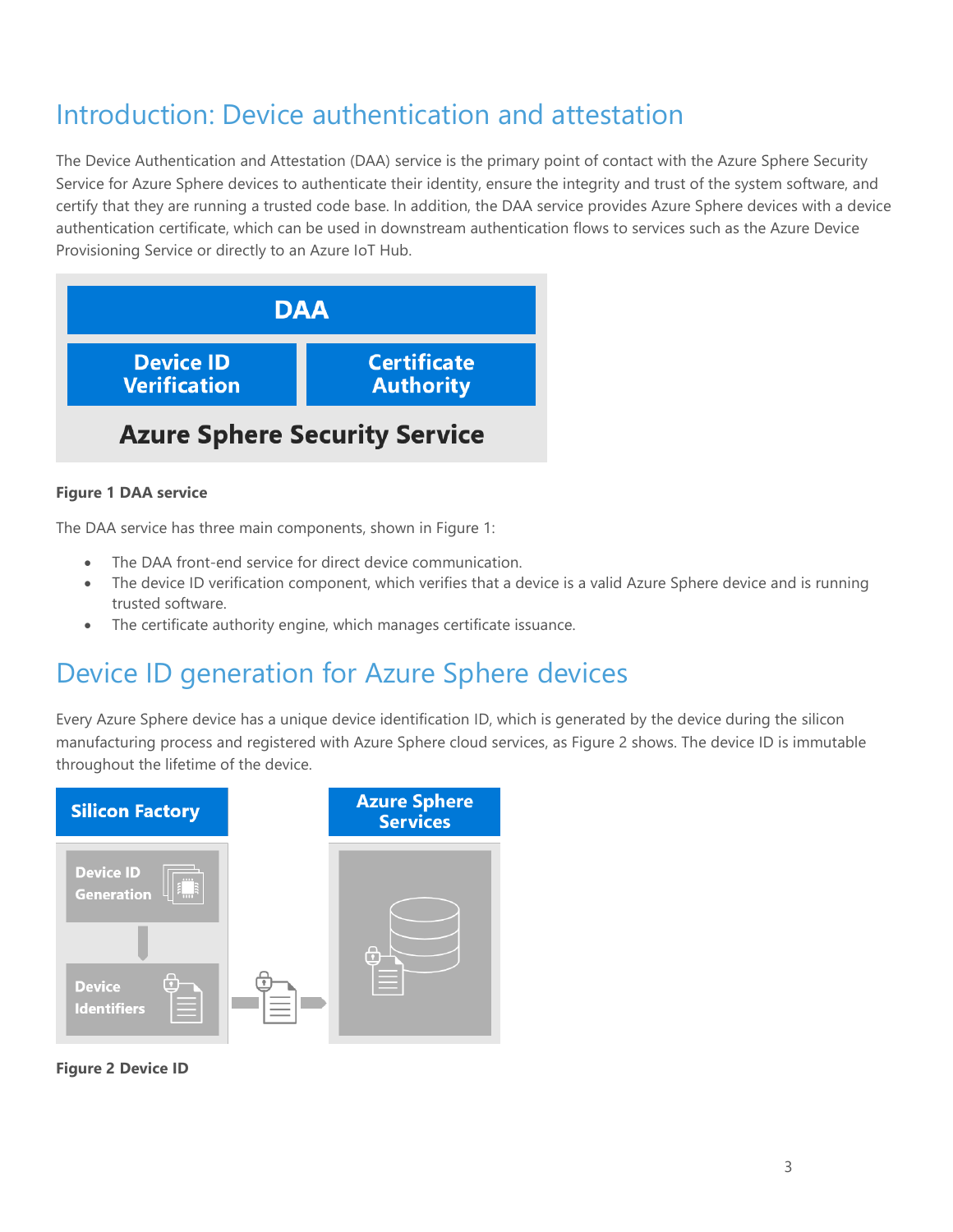### <span id="page-3-0"></span>Remote attestation

Remote attestation is the process by which a client proves its configuration to a remote server. The purpose of this attestation is to provide the remote server the capability to determine the level of trust and integrity of the client.

Azure Sphere devices adhere to the seven properties outlined in "The Seven Properties of Highly Secure Devices"<sup>1</sup> and support a Hardware Root of Trust. The Hardware Root of Trust enables an Azure Sphere device to securely sign the attestation data to prove that the device is the originator of the request and to send the remote attestation data to the DAA service.

### **Device Authentication** and Attestation

Is this device genuine? Is this device trusted?



#### **Figure 3 Remote attestation**

 $\overline{a}$ 

Along with authentication, securely signed remote attestation data is a key component in the end-to-end security path for any IoT device. Authentication can prove that a device is a genuine Azure Sphere product, but it does not guarantee that the device is running an approved and trusted software stack. Securely signed remote attestation data attests to the Azure Sphere Security Service that the device's software is not compromised. After DAA has verified the identity and state of the device, it issues the device a short-lived authentication certificate.

If a device has not yet received a device authentication certificate, the DAA service requires remote attestation before the device and Azure Sphere Security Service exchange any additional messages, work, or other information.

Remote attestation, combined with authentication, is a powerful tool to guarantee the integrity and authenticity of each device that communicates with Azure IoT services.

<sup>1</sup> https://www.microsoft.com/en-us/research/wp-content/uploads/2017/03/SevenPropertiesofHighlySecureDevices.pdf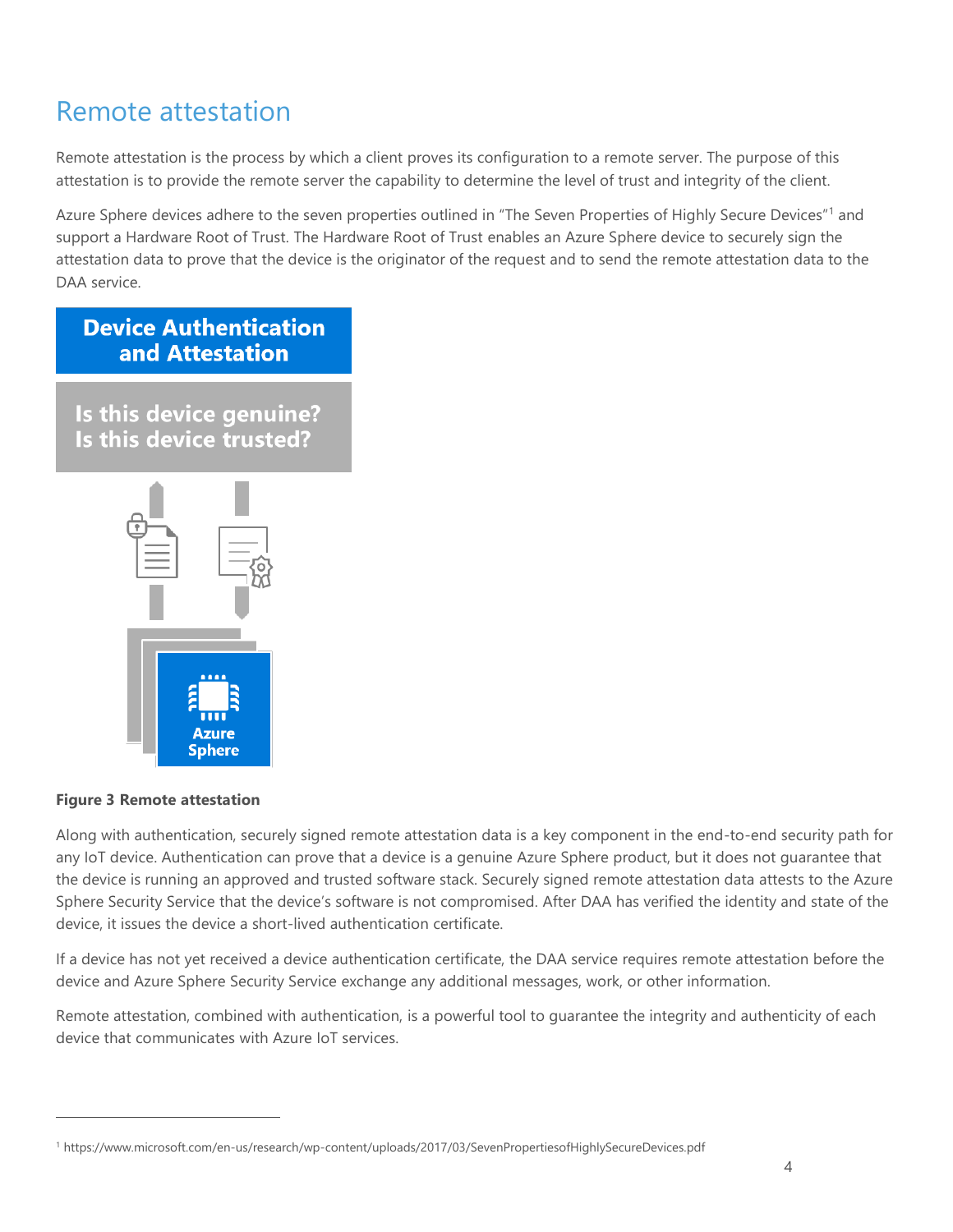## <span id="page-4-0"></span>Azure Sphere tenant overview

In the Azure Sphere Security Service, an Azure Sphere tenant represents a group of devices. The tenant not only contains information about the devices, but also provides an isolation boundary for management of these devices.

Each Azure Sphere tenant typically represents the devices in a company or in one or more business divisions within a company, and provides the ability to manage these devices as a group. Each Azure Sphere tenant is distinct and separate from other Azure Sphere tenants. In addition, the tenant provides a security boundary for its devices due to the fact that the DAA device authentication certificates are unique to each tenant and cannot cross tenant boundaries.

Each Azure Sphere device must be "claimed" by an Azure Sphere tenant, so that the tenant knows about all its devices and can manage them as a group. A device cannot be claimed by multiple tenants. Please work with your SDM or CDS contact to onboard your devices to the Azure Sphere Security Service and create an Azure Sphere tenant.

# <span id="page-4-1"></span>PKI and device authentication certificates

A digital certificate is part of a public key infrastructure (PKI), which is a system of policies, certificate authorities, and certificates that verify and authenticate each party involved in an electronic transaction through the use of public key cryptography.

A certification authority issues certificates and each certificate has a set of fields that contain data, such as subject (the entity to which the certificate is issued), validity dates (when the certificate is valid), issuer (the entity that issued the certificate), and a public key.

A certificate chain is a hierarchal collection of certificates that leads from the end user or computer back to a root of trust, typically the root certification authority (CA). Because all parties presumably trust the root certificate, a party can gain trust in an end-entity certificate by verifying the certificate chain. Verification typically requires establishing that each certificate in the chain is signed by the public key in the preceding certificate, is not expired, and has not been revoked. The following figure represents the DAA certificate chain for an Azure Sphere tenant.



**Figure 4 DAA certificate chain**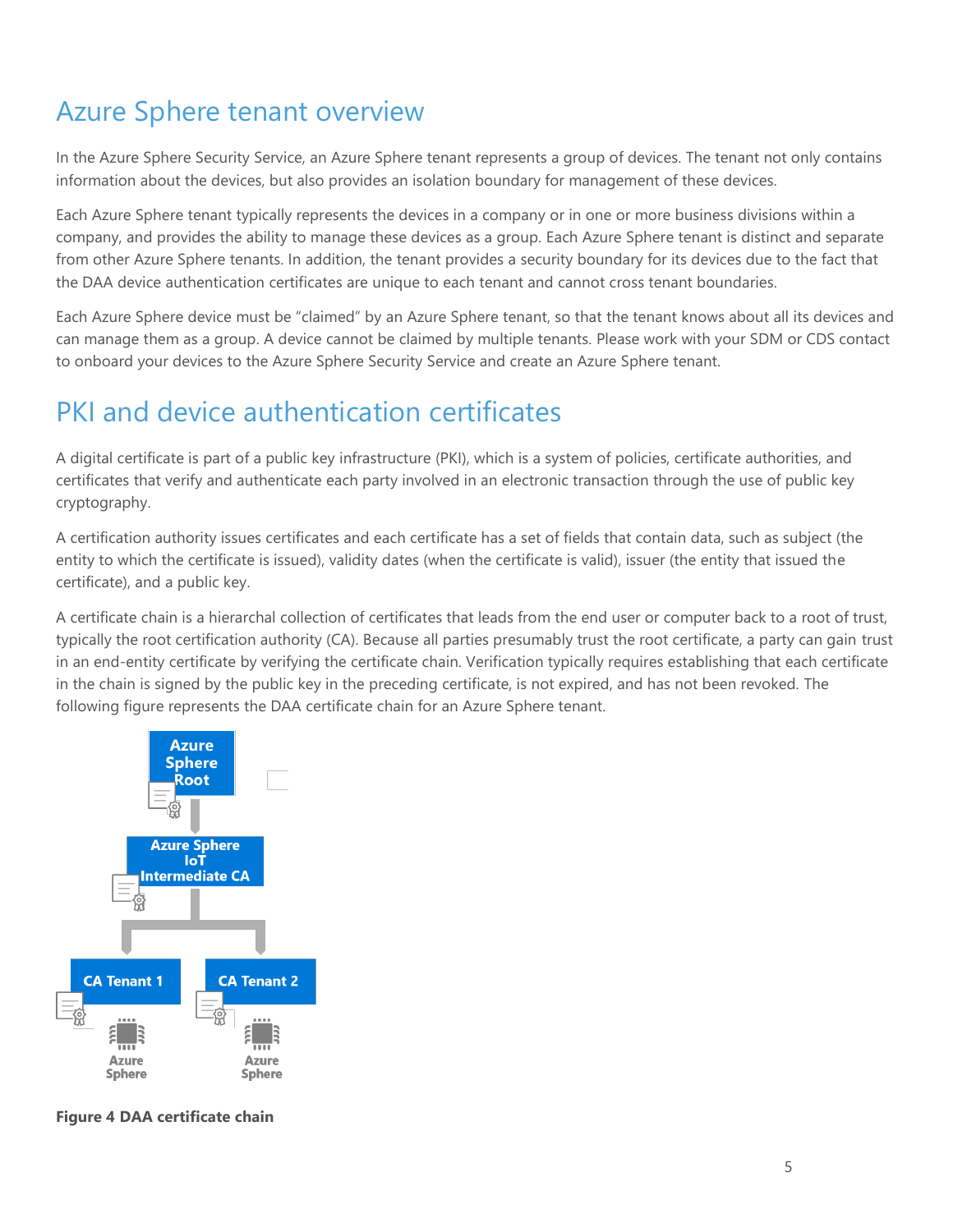From top to bottom in Figure 4, the following are the elements of the certificate chain:

- The Azure Sphere Root is a self-signed certificate that initializes the PKI chain.
- The Azure Sphere IoT Intermediate CA is signed by the Azure Sphere Root.
- The CA Tenant level is where each Azure Sphere tenant has a unique CA. This tenant-specific CA is signed by the Azure Sphere IoT Intermediate CA.
- The tenant-specific CA issues a unique, short-lived, device authentication certificate to each Azure Sphere device.

The DAA certificate services operate on a per-tenant basis, so that each device that is registered to an Azure Sphere tenant receives a certificate that is valid only within the tenant-specific chain. In Figure 4, CA Tenant1 represents the certificate authority that is unique to tenant one, and CA Tenant2 represents the certificate authority that is unique to tenant two. There is a 1 to 1 mapping between tenants and certificate authorities.

The DAA certificate authority service issues an x509 certificate to a device after confirming the device's integrity via remote attestation.

The certificate is valid for only 24 hours. The short life of the certificate ensures that each device must verify its state on a regular basis. Upon expiration of the certificate, the device will renew its certificate with DAA if the device passes the remote attestation process.

The x509 certificate contains the following information:

#### **Certificate Fields**

 $\overline{a}$ 

| <b>Field</b>              | <b>Value</b>            |
|---------------------------|-------------------------|
| <b>Subject Name</b>       | Device ID               |
| <b>Key Usage</b>          | Digital signature       |
| <b>Enhanced Key Usage</b> | Client authentication   |
| OID: 1.3.6.1.4.1.311.98.1 | Remote attestation data |

### <span id="page-5-0"></span>Azure IoT services integration

Azure IoT services securely connect millions of devices, support a broad set of protocols, and enable business owners to analyze and visualize large quantities of operational data.<sup>2</sup>

Azure Sphere devices integrate with two key Azure IoT services: the Azure IoT Hub and the IoT Hub Device Provisioning Service (DPS). These services are separate from the Azure Sphere Security Service and are managed by the DPS or IoT Administror, which is an Azure user identity that has permissions to manage these services.

Azure IoT Hub is a fully managed service in the cloud that securely connects, monitors, and manages IoT devices. The Azure Hub Device Provisioning Service (DPS) is a helper service for IoT Hub that enables zero-touch, just-in-time provisioning to the right IoT hub without requiring human intervention, enabling customers to provision millions of devices in a secure and scalable manner.

<sup>&</sup>lt;sup>2</sup> Please see https://azure.microsoft.com/en-us/suites/iot-suite/ for more details.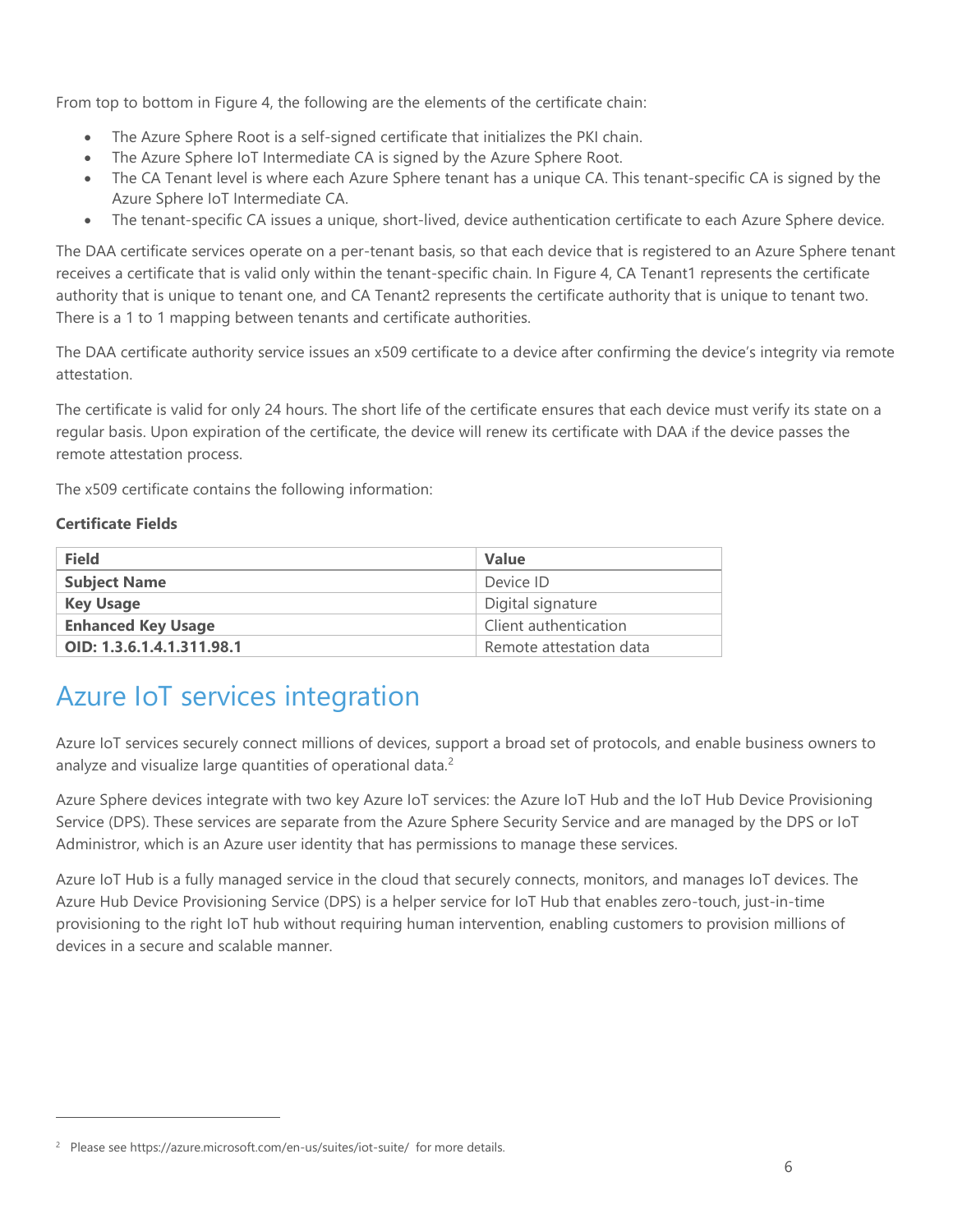#### <span id="page-6-0"></span>DPS and IoT hubs

At the silicon factory, the manufacturer registers all devices and device IDs with the Azure Sphere service. When a device connects to the DAA service these identifiers are used to ensure the device is a known Azure Sphere device. Figure 5 shows the data flow between the device, the DAA services, and the Azure IoT services.



#### **Figure 5 DAA and Azure IoT data flow**

As the figure shows, the device connects as follows:

- 1. Device connects to the Device Authentication and Attestation services and validates the device identity and confirms the software running on the device is trusted.
- 2. The DAA certificate services issues a short lived certificate to the device based on the tenant to which the device belongs.
- 3. The Azure Sphere IoT device connects to the Azure Device Provisioning services in order to authenticate using the x509 device authentication certificate and register the device in the Customer IoT hub.
- 4. The device connects to the Customer IoT hub based on the DPS configuration and authenticates using the x509 device authentication certificate from DAA. It then proceeds to utilize the Azure IoT Hub services.
- 5. The device will regularly connect to the Microsoft Azure Sphere management services for OS updates and other management functions. Authentication to this service is outside the scope of customer boundaries.

#### <span id="page-6-1"></span>DPS and IoT routing

Azure DPS supports several routing options for devices to connect to IoT hubs:

**Evenly weighted distribution**: linked IoT hubs are equally likely to have devices provisioned to them. The default setting. If you are provisioning devices to only one IoT hub, you can keep this setting.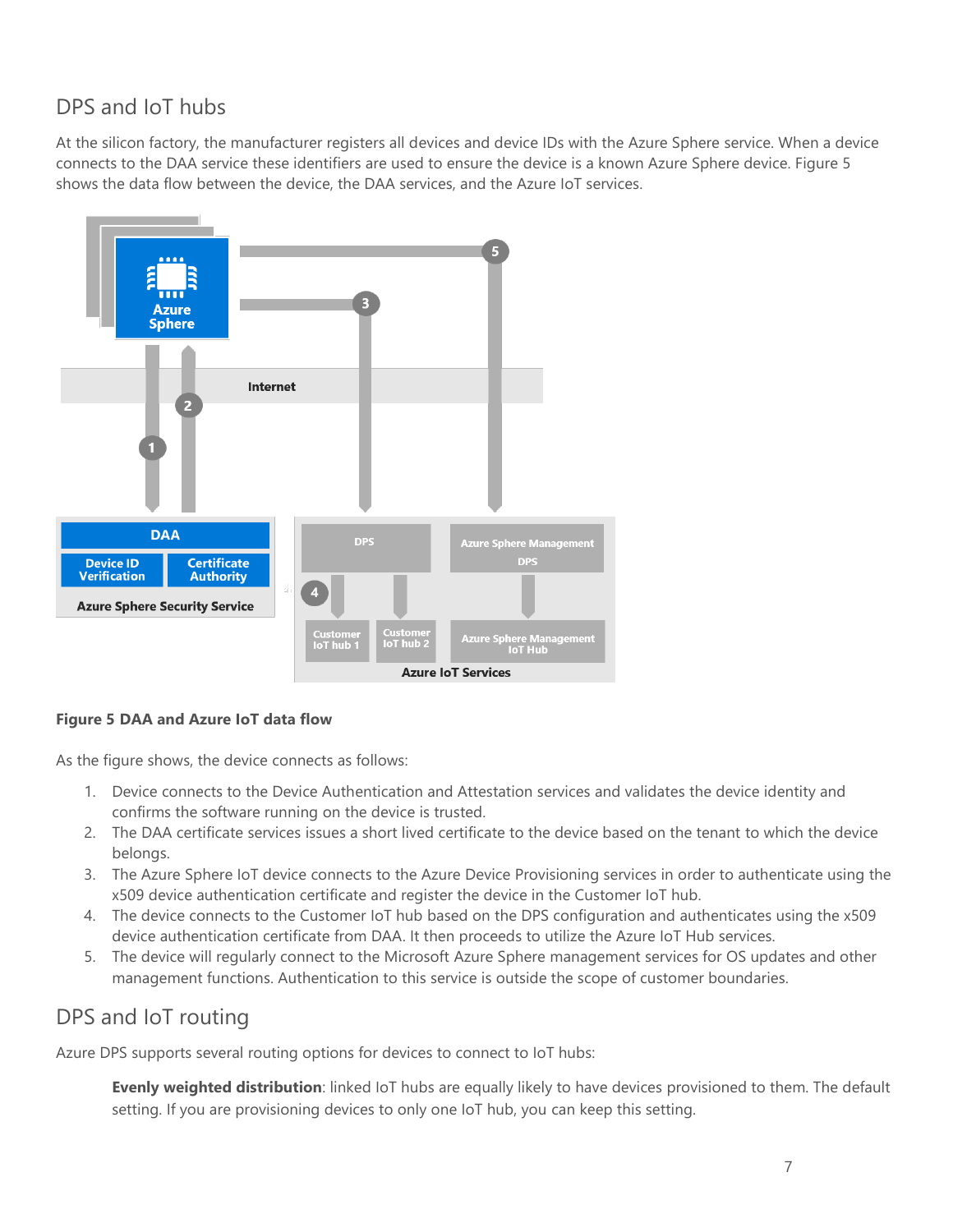**Lowest latency**: devices are provisioned to an IoT hub with the lowest latency to the device. If multiple linked IoT hubs would provide the same lowest latency, the provisioning service hashes devices across those hubs

**Static configuration via the enrollment list**: specification of the desired IoT hub in the enrollment list takes priority over the service-level allocation policy

To route to an IoT hub based on the device authentication certificate, the DPS Administrator should choose the "Static configuration via the enrollment list" option and then configure the DPS Enrollment group to pair the Azure Sphere Tenant Certificate with the IoT Hub to which to direct devices.

#### <span id="page-7-0"></span>DPS proof of possession

The DPS and Azure IoT services require that the DPS administrator—the person configuring DPS—to verify proof of possession of the signing certificate. The DPS service provides a random challenge to the DPS administrator, who then must sign a client certificate with the private key, where the subject name of the certificate is equal to the random value provided. This would prove that the DPS administrator has possession of the private key of the signing certificate.

However, the DAA service does not provide private keys outside of DAA for signing. Instead, the DPS administrator is required to generate the client certificate via the flow shown in Figure 6. In the figure, the Azure Sphere tenant Administrator and the DPS Administrator are the same individual, although this is not necessarily true.



**Figure 6 Proof of possession flow**